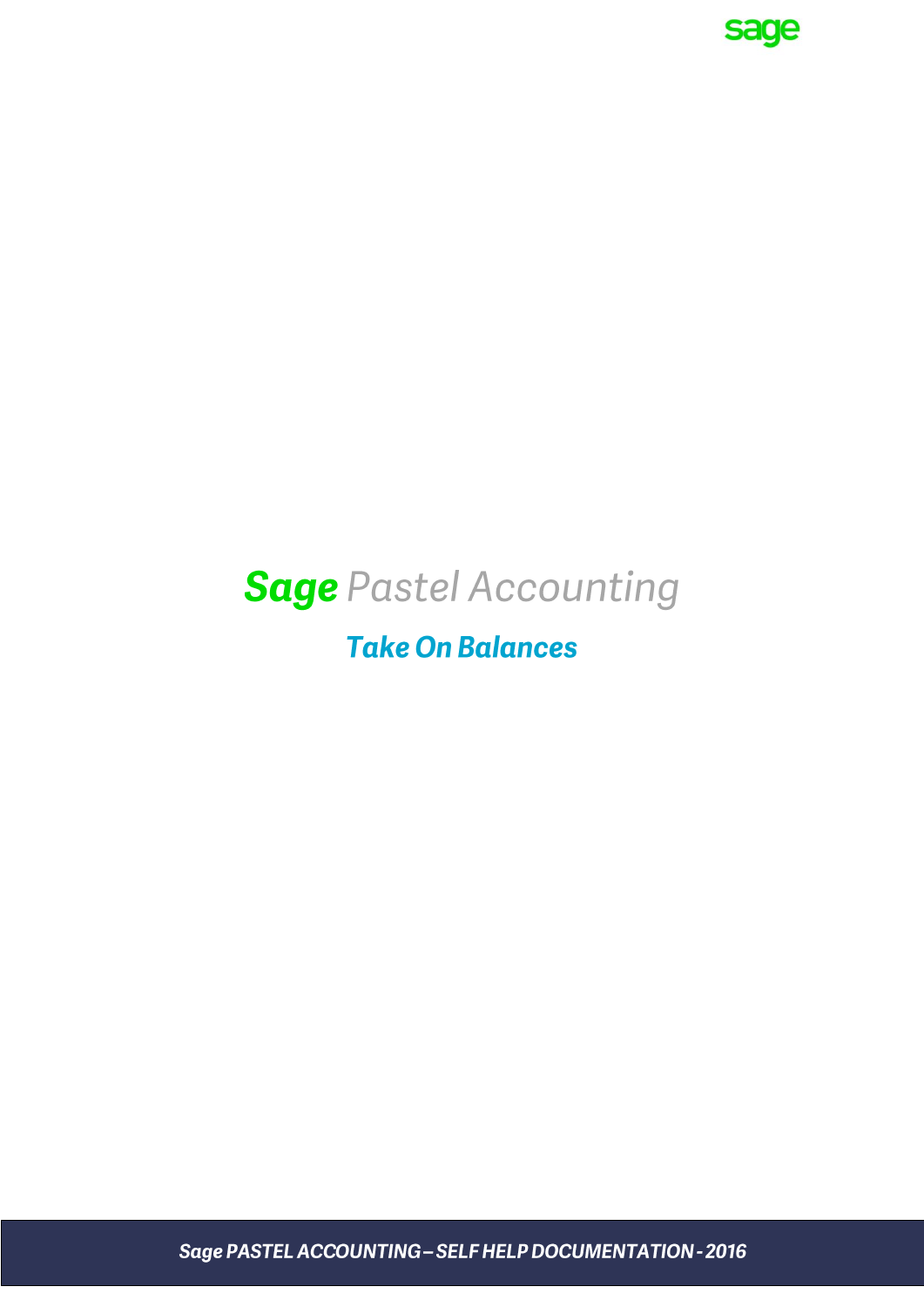

## **Take on Balances**

#### Why would you need to take on balances?

In order for your financial reports to display accurate information you would need to take on balances.

#### When would you need to take on balances?

You can take on balances at any point however many companies prefer to wait till the start of a new financial year.

- Moving from a manual system to Sage Pastel Accounting  $\bullet$
- Moving from another accounting package to Sage Pastel Accounting  $\bullet$
- Company data is corrupted

#### **What do you need to take on balances?**

- Trial Balances (Audited)
- Customer Age Analysis
- Supplier Age Analysis
- Inventory Valuation Report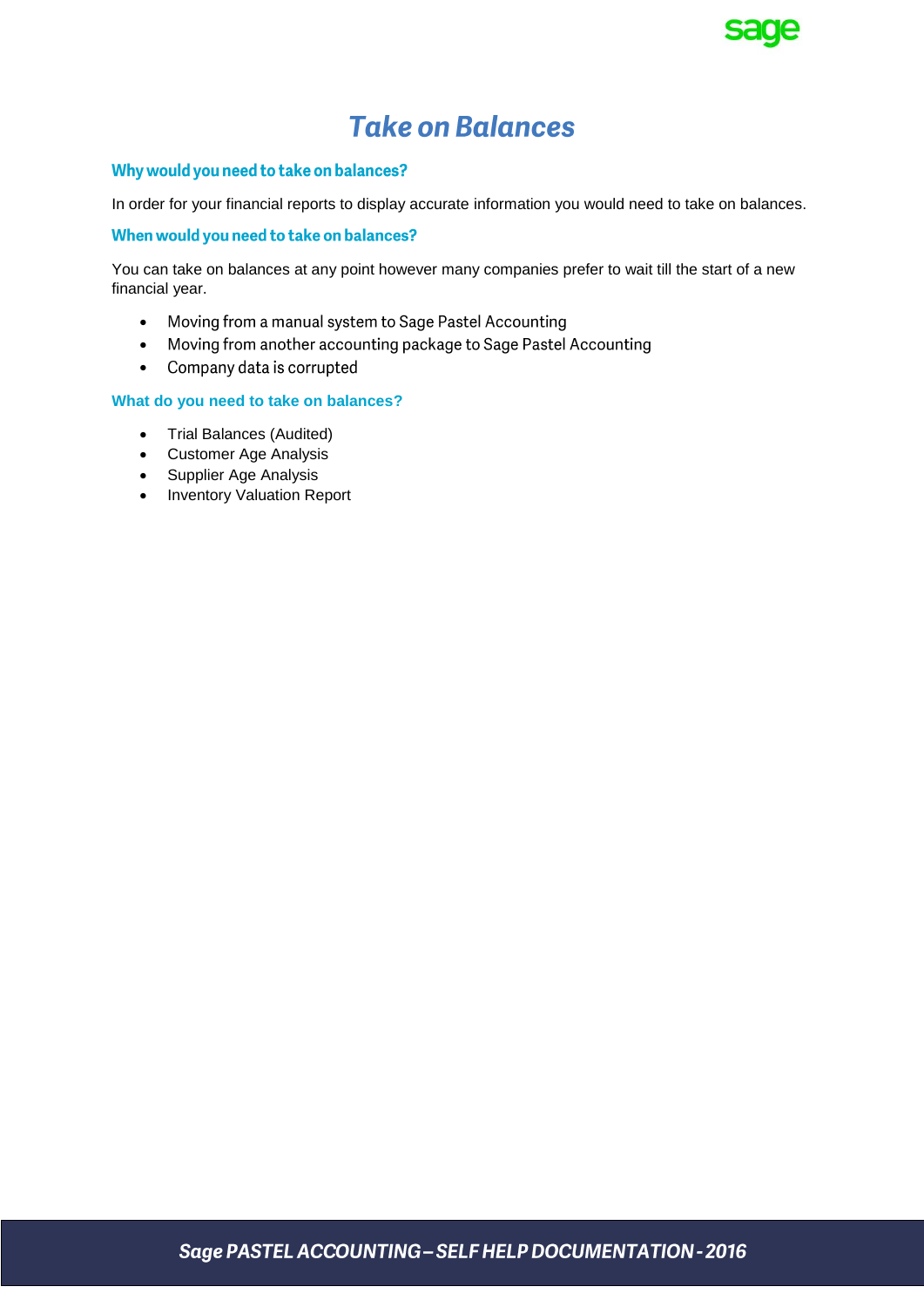

### How to Take On Balances in Sage Pastel Partner

- Create a **company dataset**, (It is recommended to use the setup assistant when creating a new company)
- Import or capture all **Customers, Suppliers** and **Inventory** master file information

You **cannot** process directly to **Control accounts** in Sage Pastel Partner, therefore you would need to create **sub-accounts** for the **Opening Balance/ Suspense** account in order to capture the Trial Balance.

#### **Creating Sub Accounts:**

- Click on **Edit| General Ledger| Accounts**
- The '**Edit General Ledger Accounts**' screen will display**:**

| Edit General Ledger Accounts                |                                                                  | $\overline{\phantom{a}}$ $\overline{\phantom{a}}$ |
|---------------------------------------------|------------------------------------------------------------------|---------------------------------------------------|
|                                             |                                                                  |                                                   |
| Main Account Number                         | 1000                                                             |                                                   |
| Sub Account Number<br>Account Description   | nnn<br>Sales                                                     | Blocked                                           |
| Control Account                             | Inventory Group Control or Receipt Analysis Code Control Account |                                                   |
| Details<br>Main Account-                    | <b>Balances</b>                                                  | <b>Notes</b>                                      |
| lncome Statement<br>◯ Balance Sheet         | Income Statement Financial Category<br>110 - Sales               |                                                   |
| Report Writer Category                      | 10 - Sales                                                       |                                                   |
| <b>External Reference</b><br>Tax Processing |                                                                  |                                                   |
| No Tax Type Default                         |                                                                  |                                                   |

- Click on the '**magnifying glass**'
- Search for the '**Opening balance/suspense**' account and make note of the '**Account Number**' (normally 9990/000)
- Click on the '**New**' icon (Green icon with a white cross)

| Main Account Number<br>Sub Account Number | 9990<br>Opening Balance / Suspense Account<br>001 | Blocked <b>n</b> |                                                       |
|-------------------------------------------|---------------------------------------------------|------------------|-------------------------------------------------------|
| Account Description<br>Control Account    | Customers<br>None                                 |                  | Enter the sub account<br>number to create <i>i.e.</i> |
| <b>Details</b><br>Main Account-           | <b>Balances</b>                                   | Notes            | 001                                                   |
| ○ Income Statement                        | Balance Sheet Financia Category                   |                  |                                                       |
| <b>Balance Sheet</b>                      | B80 - Other Current Liabilities                   |                  | Enter a description                                   |
| Report Writer Category                    | 88 - Other Current liabilities                    |                  | <i>i.e.</i> Customers                                 |
| External Reference                        |                                                   |                  |                                                       |
|                                           |                                                   |                  |                                                       |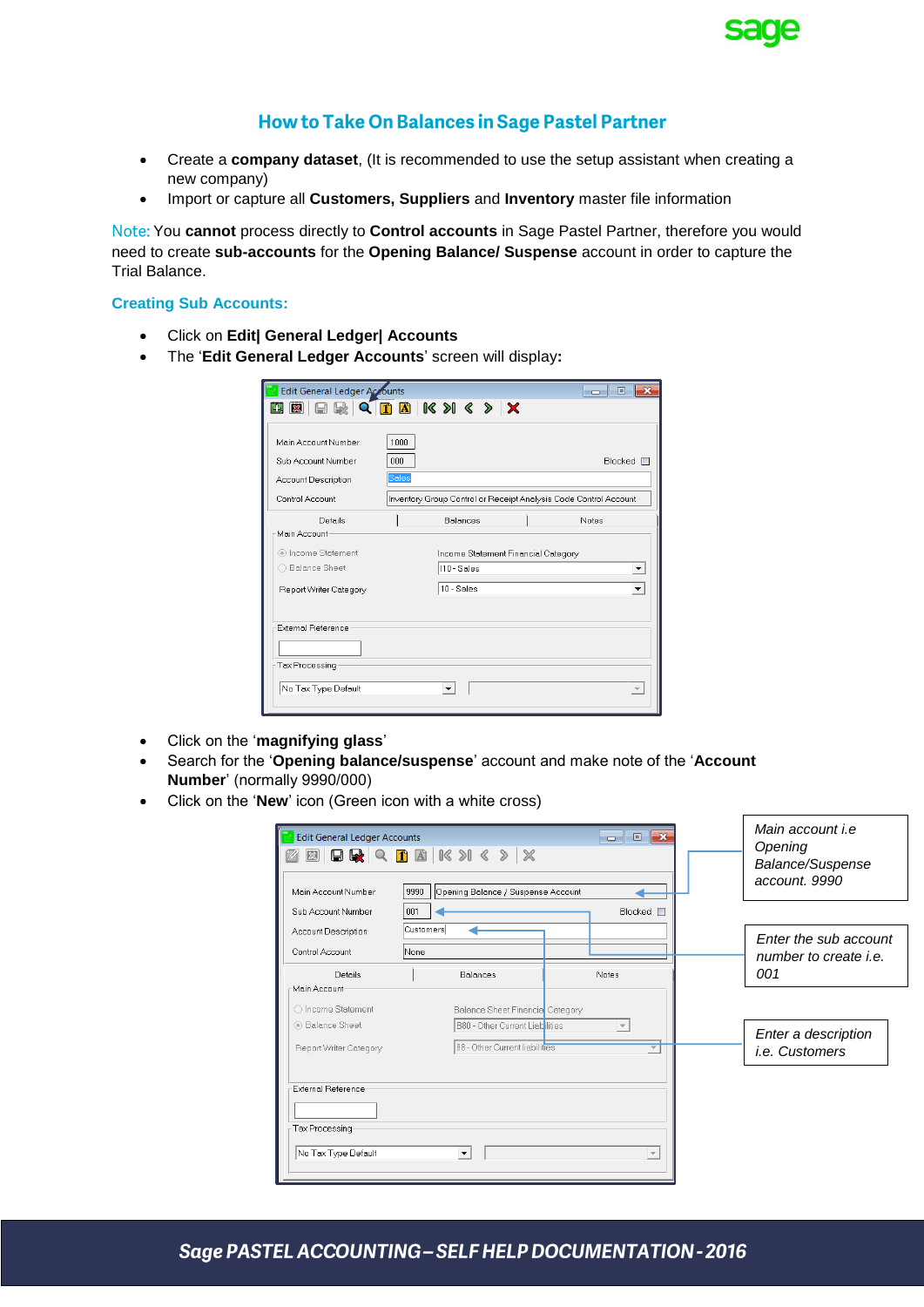

- Enter the '**Main Account Number**' using the Opening balance/Suspense Account number i.e. 9990
- Enter the '**Sub Account Number**' i.e. 001
- Give the sub account an '**Account Description**' i.e. Customers
- Click on the '**Save**' Icon (Stiffy disk)

**Following the above steps create:**

- 001 Customers
- 002 Suppliers
- $\bullet$  003 Inventory
- 004 General Ledger (Bank)

#### **Entering the Trial Balance:**

Click on **Process| Journals| General Journal**

| <b>Process Journals</b>                                                   |                               |                          |           |                | $\begin{array}{c c c c c} \hline \textbf{a} & \textbf{b} & \textbf{c} \end{array}$ |  |
|---------------------------------------------------------------------------|-------------------------------|--------------------------|-----------|----------------|------------------------------------------------------------------------------------|--|
| Entry Type   05 - General Journal<br>$\overline{ }$                       | Batch Type Normal batch entry | $\overline{\phantom{a}}$ |           |                | Close                                                                              |  |
|                                                                           |                               |                          |           |                |                                                                                    |  |
| Per<br>Date<br>Account                                                    | Reference                     | <b>Description</b>       | Debit     | Credit Project | $\triangleq$<br>Contra Account                                                     |  |
| $01 - 0$ $\sqrt{ }$ 31/01/2015<br>$\mathbf{1}$                            | 00000000                      |                          |           |                | 0000/000                                                                           |  |
|                                                                           |                               |                          |           |                |                                                                                    |  |
|                                                                           |                               |                          |           |                |                                                                                    |  |
|                                                                           |                               |                          |           |                |                                                                                    |  |
|                                                                           |                               |                          |           |                |                                                                                    |  |
|                                                                           |                               |                          |           |                |                                                                                    |  |
|                                                                           |                               |                          |           |                |                                                                                    |  |
|                                                                           |                               |                          |           |                |                                                                                    |  |
|                                                                           |                               |                          |           |                |                                                                                    |  |
|                                                                           |                               |                          |           |                |                                                                                    |  |
|                                                                           |                               |                          |           |                |                                                                                    |  |
|                                                                           |                               |                          |           |                |                                                                                    |  |
|                                                                           |                               |                          |           |                |                                                                                    |  |
|                                                                           |                               |                          |           |                |                                                                                    |  |
|                                                                           |                               |                          |           |                |                                                                                    |  |
|                                                                           |                               |                          |           |                |                                                                                    |  |
| $\vert \cdot \vert$                                                       |                               |                          |           |                | ▸ [                                                                                |  |
| Delete <ctrl-d><br/>Insert <ctrl-i><br/>Match <f3></f3></ctrl-i></ctrl-d> | Inc / Exc <f8></f8>           |                          |           |                |                                                                                    |  |
| Preview.<br>Print.<br>Update.                                             | Batch.                        | Settings                 |           |                |                                                                                    |  |
|                                                                           |                               |                          | Last Year |                | In balance                                                                         |  |

Click on **Settings**

| Contra Account-<br>0000/000<br>Processing<br>This Year Transactions<br>Repeat Descriptions<br>Repeat Projects | Multi-Currency<br>Invoke Open Item          | Close<br>Increment References<br>O Yes<br>$\odot$ No<br>O Once |
|---------------------------------------------------------------------------------------------------------------|---------------------------------------------|----------------------------------------------------------------|
| Tax∙<br>Tax Processing<br>Default Tax Type                                                                    | 00 - Tax type 0<br>$\overline{\phantom{a}}$ |                                                                |
| Default Entry Method                                                                                          | inclusive<br>○ Exclusive                    |                                                                |

De-select **This Year Transactions**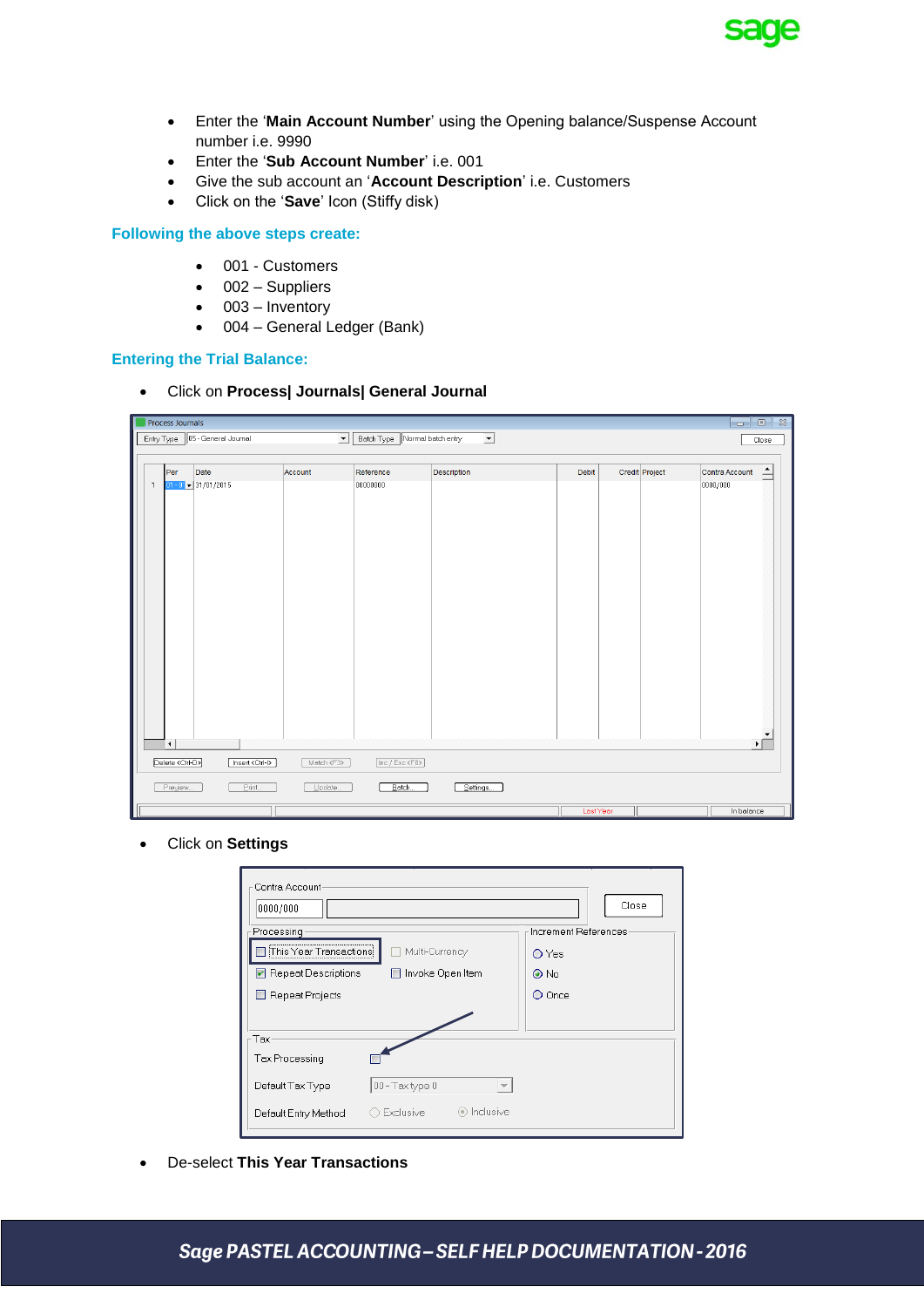

- De-select **Tax Processing**
- Click on **Close**
- Capture the **Trial Balance** exactly as it appears with the exception of the **Customer, Supplier, Inventory** and **Bank** accounts these must be posted to the **Opening Balance/ Suspense Sub accounts** created

|                                                                                                                                             | <b>Process Journals</b>                                                                                                                                         |                                                                                                                                                                                                   |                                                                                                                                                                     |                                                                                         |                                                                                                                                                                                                                                                                                        |                                                                                          |                                                                                             | $\Sigma$<br>$\Box$<br>--                                                                                                                                                                       |
|---------------------------------------------------------------------------------------------------------------------------------------------|-----------------------------------------------------------------------------------------------------------------------------------------------------------------|---------------------------------------------------------------------------------------------------------------------------------------------------------------------------------------------------|---------------------------------------------------------------------------------------------------------------------------------------------------------------------|-----------------------------------------------------------------------------------------|----------------------------------------------------------------------------------------------------------------------------------------------------------------------------------------------------------------------------------------------------------------------------------------|------------------------------------------------------------------------------------------|---------------------------------------------------------------------------------------------|------------------------------------------------------------------------------------------------------------------------------------------------------------------------------------------------|
|                                                                                                                                             | Entry Type                                                                                                                                                      | 05 - General Journal                                                                                                                                                                              | $\blacktriangledown$                                                                                                                                                | Batch Type                                                                              | Normal batch entry<br>$\blacktriangledown$                                                                                                                                                                                                                                             |                                                                                          |                                                                                             | Close                                                                                                                                                                                          |
| $\mathbf{1}$<br>$\overline{\mathbf{c}}$<br>$\overline{3}$<br>$\overline{4}$<br>5<br>6<br>7<br>$\boldsymbol{8}$<br>9<br>10<br>11<br>12<br>13 | Per<br>$12 - 0$<br>$12 - 0$<br>$12 - 0$<br>$12 - 0$<br>$12 - 0$<br>$12 - 0$<br>$12 - 0$<br>$12 - 0$<br>$12 - 0$<br>$12 - 0$<br>$12 - 0$<br>$12 - 0$<br>$12 - 0$ | <b>Date</b><br>31/12/2015<br>31/12/2015<br>31/12/2015<br>31/12/2015<br>31/12/2015<br>31/12/2015<br>31/12/2015<br>31/12/2015<br>31/12/2015<br>31/12/2015<br>31/12/2015<br>31/12/2015<br>31/12/2015 | Account<br>5500/000<br>7100/000<br>9990/003<br>9990/001<br>9990/004<br>9990/004<br>9990/002<br>9100/000<br>9500/000<br>1000/000<br>2000/000<br>3050/000<br>3250/000 | Reference<br>TB<br>TB<br>TB<br>TB<br>TB<br>TB<br>TB<br>TB<br>TB<br>TB<br>TB<br>TB<br>TB | <b>Description</b><br>Take On Balances<br>Take On Balances<br>Take On Balances<br>Take On Balances<br>Take On Balances<br>Take On Balances<br>Take On Balances<br>Take On Balances<br>Take On Balances<br>Take On Balances<br>Take On Balances<br>Take On Balances<br>Take On Balances | Debit<br>55,702.09<br>522,000.00<br>3,500.00<br>165.79<br>2.193.00<br>1,500.00<br>500.00 | Credit Project<br>500.000.00<br>20,000.00<br>2.850.00<br>7,500.00<br>44.737.20<br>11.973.68 | $\blacktriangle$<br>Contra Account<br>0000/000<br>0000/000<br>0000/000<br>0000/000<br>0000/000<br>0000/000<br>0000/000<br>0000/000<br>0000/000<br>0000/000<br>0000/000<br>0000/000<br>0000/000 |
| 14<br>15<br>16                                                                                                                              | $12 - 0$<br>$12 - 0$<br>$\blacktriangleleft$<br>Delete <ctrl-d></ctrl-d>                                                                                        | 31/12/2015<br>31/12/2015<br>$2 - 0$ $\blacktriangleright$ 31/12/2015<br>Insert <ctrl-l></ctrl-l>                                                                                                  | 3800/000<br>4450/000<br>Match <f3></f3>                                                                                                                             | <b>TB</b><br>TB<br>TB<br>Inc / Exc <f8></f8>                                            | Take On Balances<br>Take On Balances<br>Take On Balances                                                                                                                                                                                                                               | 500.00<br>1,000.00                                                                       |                                                                                             | 0000/000<br>0000/000<br>0000/000<br>$\blacktriangledown$<br>▸│                                                                                                                                 |
|                                                                                                                                             | Preview                                                                                                                                                         | Print.                                                                                                                                                                                            | Update                                                                                                                                                              | Batch.                                                                                  | Settings                                                                                                                                                                                                                                                                               |                                                                                          |                                                                                             |                                                                                                                                                                                                |
|                                                                                                                                             |                                                                                                                                                                 |                                                                                                                                                                                                   |                                                                                                                                                                     |                                                                                         |                                                                                                                                                                                                                                                                                        | Last Year                                                                                |                                                                                             | In balance                                                                                                                                                                                     |

- Once the Trial Balance is captured you should see the **In Balance** script at the bottom right of the screen
- Click on **Update**
- The Trial Balance will display as shown below:

| <b>Trainging Co</b> |                                                     |            | 16/02/2016 08:36 Page: 1 |
|---------------------|-----------------------------------------------------|------------|--------------------------|
|                     |                                                     |            | Prepared by: JOANNE1234  |
|                     | Trial Balance: 01/01/2015 to 31/12/2015 - Last Year |            |                          |
|                     | Account                                             | <b>DR</b>  | CR                       |
|                     | 5500/000 Long Term Liabilities                      |            | 500,000.00               |
|                     | 7100/000 Investments                                |            | 20,000.00                |
|                     | 9100/000 GRN Accrual Account                        |            | 44,737.20                |
|                     | 9500/000 Vat / Tax Control Account                  | 165.79     |                          |
|                     | 9990/000 Opening Balance / Suspense Account         |            |                          |
|                     | 9990/001 Customers                                  |            | 2.850.00                 |
|                     | 9990/002 Suppliers                                  |            | 7,500.00                 |
|                     | 9990/003 Inventory                                  | 55.702.09  |                          |
|                     | 9990/004 General Ledger                             | 525,500.00 |                          |
|                     | <b>Nett Profit</b>                                  |            | 6,280.68                 |
|                     |                                                     | 581,367.88 | 581,367.88               |
|                     | <b>Nett Profit</b>                                  | 6.280.68   |                          |
|                     | 1000/000 Sales                                      |            | 11.973.68                |
|                     | 2000/000 Cost of Sales / Purchases                  | 2.193.00   |                          |
|                     | 3050/000 Advertising & Promotions                   | 1.500.00   |                          |
|                     | 3250/000 Cleaning                                   | 500.00     |                          |
|                     | 3800/000 General Expenses                           | 500.00     |                          |
|                     | 4450/000 Staff Training                             | 1.000.00   |                          |
|                     |                                                     | 11.973.68  | 11.973.68                |

Click on **View| General Ledger| Financial Reports| Trial Balance**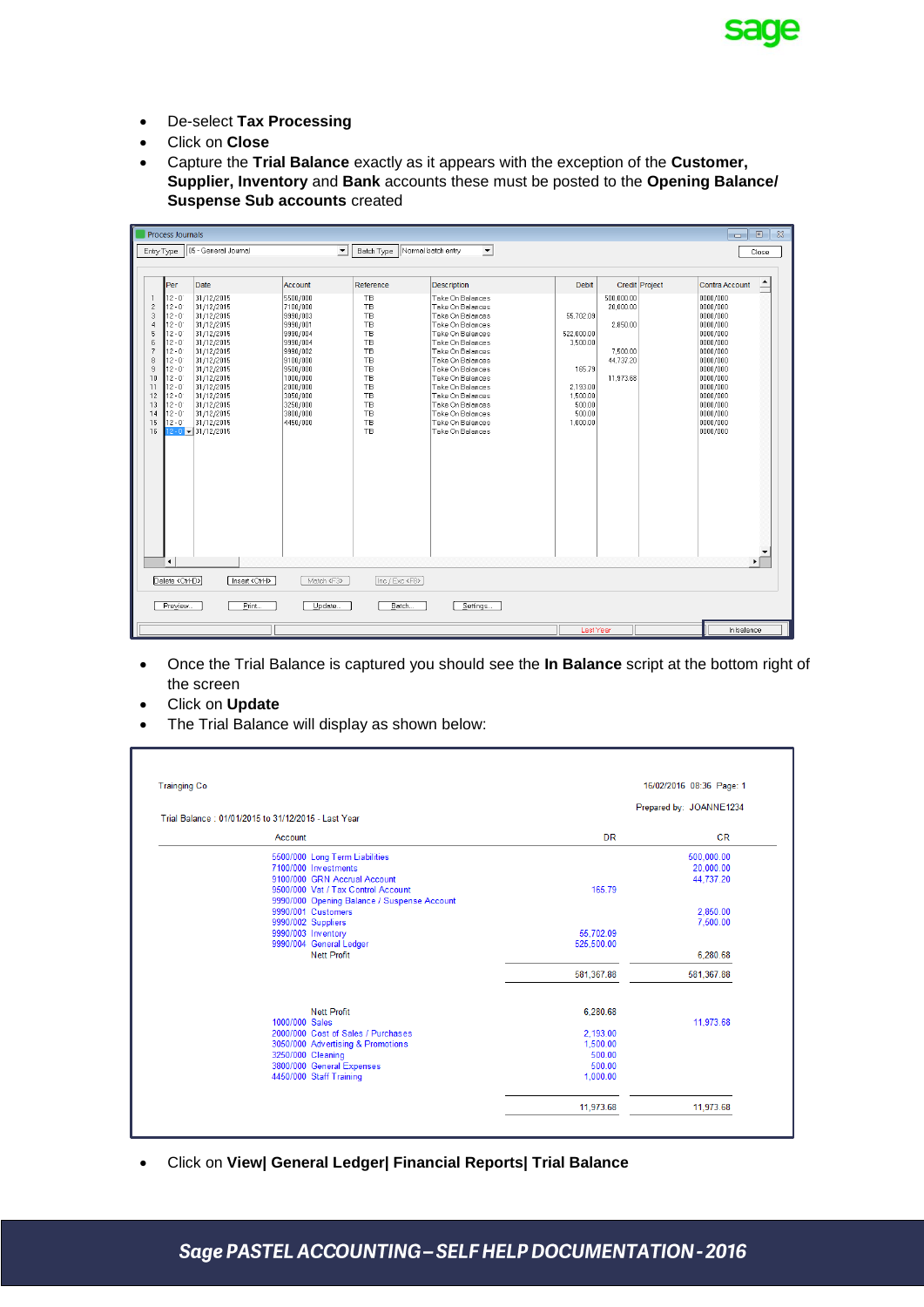

 You will notice the **customer, supplier, inventory** and **bank** amounts are showing under the **Opening Balance/Suspense** sub accounts

You will need to process the following journals to move the amounts in the suspense accounts to the control accounts.

- **Customer Journal**
- **Supplier Journal**
- **Inventory Journal**
- **Cashbook entries**

#### **Processing a Customer Journal:**

Click on **Process| Journals| Customer Journal**

|                | $\begin{array}{c c c c c c} \hline \multicolumn{3}{c }{\mathbf{c}} & \multicolumn{3}{c }{\mathbf{c}} & \multicolumn{3}{c }{\mathbf{c}} & \multicolumn{3}{c }{\mathbf{c}} & \multicolumn{3}{c }{\mathbf{c}} & \multicolumn{3}{c }{\mathbf{c}} & \multicolumn{3}{c }{\mathbf{c}} & \multicolumn{3}{c }{\mathbf{c}} & \multicolumn{3}{c }{\mathbf{c}} & \multicolumn{3}{c }{\mathbf{c}} & \multicolumn{3}{c }{\mathbf{c}} & \multicolumn{3}{c }{\mathbf$<br><b>Process Journals</b> |                                     |         |                     |                                                 |        |           |                      |   |               |
|----------------|----------------------------------------------------------------------------------------------------------------------------------------------------------------------------------------------------------------------------------------------------------------------------------------------------------------------------------------------------------------------------------------------------------------------------------------------------------------------------------|-------------------------------------|---------|---------------------|-------------------------------------------------|--------|-----------|----------------------|---|---------------|
|                |                                                                                                                                                                                                                                                                                                                                                                                                                                                                                  | Entry Type   12 - Customer Journals |         | $\vert \cdot \vert$ | $\overline{ }$<br>Batch Type Normal batch entry |        |           |                      |   | Close         |
|                |                                                                                                                                                                                                                                                                                                                                                                                                                                                                                  |                                     |         |                     |                                                 |        |           |                      |   |               |
|                | Per                                                                                                                                                                                                                                                                                                                                                                                                                                                                              | Date                                | Account | Reference           | Description                                     | Tax    | Exclusive | Inclusive DC Project |   | Contra Accoun |
| $\overline{1}$ |                                                                                                                                                                                                                                                                                                                                                                                                                                                                                  | $01 - 31/01/2016$                   |         | 00000000            |                                                 | $00 -$ |           |                      | D | 0000/000      |
|                |                                                                                                                                                                                                                                                                                                                                                                                                                                                                                  |                                     |         |                     |                                                 |        |           |                      |   |               |
|                |                                                                                                                                                                                                                                                                                                                                                                                                                                                                                  |                                     |         |                     |                                                 |        |           |                      |   |               |
|                |                                                                                                                                                                                                                                                                                                                                                                                                                                                                                  |                                     |         |                     |                                                 |        |           |                      |   |               |
|                |                                                                                                                                                                                                                                                                                                                                                                                                                                                                                  |                                     |         |                     |                                                 |        |           |                      |   |               |
|                |                                                                                                                                                                                                                                                                                                                                                                                                                                                                                  |                                     |         |                     |                                                 |        |           |                      |   |               |
|                |                                                                                                                                                                                                                                                                                                                                                                                                                                                                                  |                                     |         |                     |                                                 |        |           |                      |   |               |
|                |                                                                                                                                                                                                                                                                                                                                                                                                                                                                                  |                                     |         |                     |                                                 |        |           |                      |   |               |
|                |                                                                                                                                                                                                                                                                                                                                                                                                                                                                                  |                                     |         |                     |                                                 |        |           |                      |   |               |
|                |                                                                                                                                                                                                                                                                                                                                                                                                                                                                                  |                                     |         |                     |                                                 |        |           |                      |   |               |
|                |                                                                                                                                                                                                                                                                                                                                                                                                                                                                                  |                                     |         |                     |                                                 |        |           |                      |   |               |
|                |                                                                                                                                                                                                                                                                                                                                                                                                                                                                                  |                                     |         |                     |                                                 |        |           |                      |   |               |
|                |                                                                                                                                                                                                                                                                                                                                                                                                                                                                                  |                                     |         |                     |                                                 |        |           |                      |   |               |
|                |                                                                                                                                                                                                                                                                                                                                                                                                                                                                                  |                                     |         |                     |                                                 |        |           |                      |   |               |
|                |                                                                                                                                                                                                                                                                                                                                                                                                                                                                                  |                                     |         |                     |                                                 |        |           |                      |   |               |
|                |                                                                                                                                                                                                                                                                                                                                                                                                                                                                                  |                                     |         |                     |                                                 |        |           |                      |   |               |
|                | $\left  \cdot \right $                                                                                                                                                                                                                                                                                                                                                                                                                                                           |                                     |         |                     |                                                 |        |           |                      |   | ٠ſ            |
|                | Delete <ctrl-d></ctrl-d>                                                                                                                                                                                                                                                                                                                                                                                                                                                         | Insert <ctrl-i></ctrl-i>            |         | Match <f3></f3>     | [lnc / Exc <b>F8</b>                            |        |           |                      |   |               |
|                | Preview                                                                                                                                                                                                                                                                                                                                                                                                                                                                          | Print.                              |         | Update              | Settings<br>Batch                               |        |           |                      |   |               |
|                |                                                                                                                                                                                                                                                                                                                                                                                                                                                                                  |                                     |         |                     |                                                 |        |           |                      |   | In balance    |

Click on **Settings**

| Contra Account-             |                          | Close                |
|-----------------------------|--------------------------|----------------------|
| 9990/001<br>Q<br>Processing |                          | Increment References |
| This Year Transactions      | Multi-Currency           | ⊙ Yes                |
| Repeat Descriptions         | Invoke Open Item         | $\odot$ No           |
| Repeat Projects             |                          | $\bigcirc$ Once      |
|                             |                          |                      |
| Tax                         |                          |                      |
| Tax Processing              |                          |                      |
| Default Tax Type            | 00 - Tax type 0          |                      |
| Default Entry Method        | ⊙ Inclusive<br>Exclusive |                      |

- Select the Opening Balance/Suspense sub account for customers under '**Contra Account**'
- De-select **This Year Transactions**
- De-select **Tax Processing**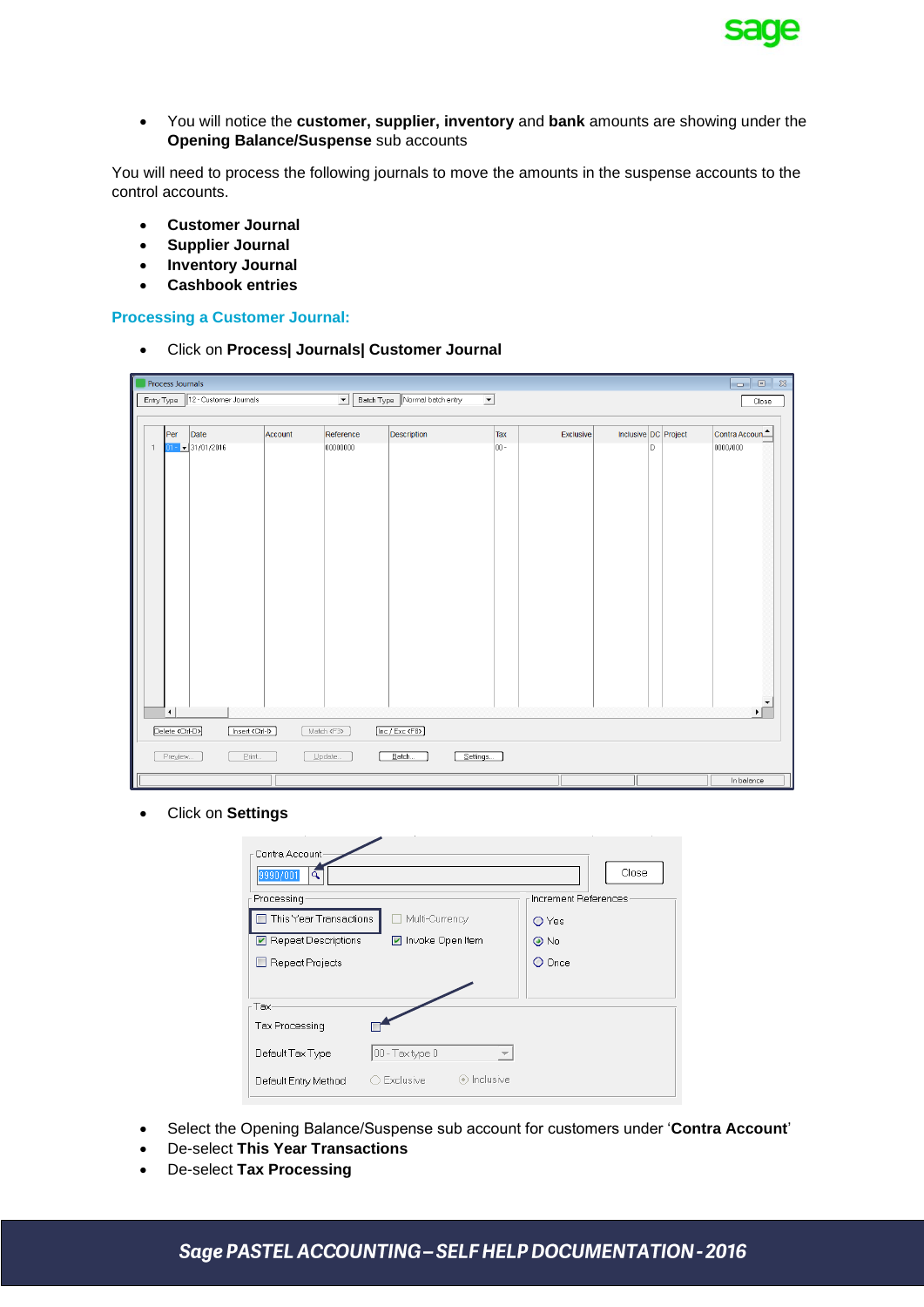

 To age the customer accordingly select the correct **period** based on the **aging** as shown below:

|                | <b>Process Journals</b><br>$\begin{array}{c c c c c c} \hline \multicolumn{3}{c }{\textbf{I}} & \multicolumn{3}{c }{\textbf{I}} & \multicolumn{3}{c }{\textbf{II}} & \multicolumn{3}{c }{\textbf{III}} & \multicolumn{3}{c }{\textbf{III}} & \multicolumn{3}{c }{\textbf{III}} & \multicolumn{3}{c }{\textbf{III}} & \multicolumn{3}{c }{\textbf{III}} & \multicolumn{3}{c }{\textbf{III}} & \multicolumn{3}{c }{\textbf{III}} & \multicolumn{3}{c }{\textbf{III}} & \multicolumn{3}{c }{\textbf$ |                                     |                 |                               |                  |           |                |                                      |  |
|----------------|---------------------------------------------------------------------------------------------------------------------------------------------------------------------------------------------------------------------------------------------------------------------------------------------------------------------------------------------------------------------------------------------------------------------------------------------------------------------------------------------------|-------------------------------------|-----------------|-------------------------------|------------------|-----------|----------------|--------------------------------------|--|
|                |                                                                                                                                                                                                                                                                                                                                                                                                                                                                                                   | Entry Type   12 - Customer Journals | $\overline{ }$  | Batch Type Normal batch entry | $\overline{ }$   |           |                | Close                                |  |
|                |                                                                                                                                                                                                                                                                                                                                                                                                                                                                                                   |                                     |                 |                               |                  |           |                |                                      |  |
|                | Per                                                                                                                                                                                                                                                                                                                                                                                                                                                                                               | Date                                | <b>Account</b>  | Reference                     | Description      | Debit     | Credit Project | ≐<br>Contra Account                  |  |
| $\overline{1}$ |                                                                                                                                                                                                                                                                                                                                                                                                                                                                                                   | $10 - 0 = 31/10/2015$               | AUS001          | TB                            | Take On Balances | 750.00    |                | 9990/001                             |  |
| $\overline{c}$ | $12 - 0$                                                                                                                                                                                                                                                                                                                                                                                                                                                                                          | 31/12/2015                          | <b>ROL001</b>   | TB                            | Take On Balances |           | 3,600.00       | 9990/001                             |  |
|                |                                                                                                                                                                                                                                                                                                                                                                                                                                                                                                   |                                     |                 |                               |                  |           |                |                                      |  |
|                |                                                                                                                                                                                                                                                                                                                                                                                                                                                                                                   |                                     |                 |                               |                  |           |                |                                      |  |
|                |                                                                                                                                                                                                                                                                                                                                                                                                                                                                                                   |                                     |                 |                               |                  |           |                |                                      |  |
|                |                                                                                                                                                                                                                                                                                                                                                                                                                                                                                                   |                                     |                 |                               |                  |           |                |                                      |  |
|                |                                                                                                                                                                                                                                                                                                                                                                                                                                                                                                   |                                     |                 |                               |                  |           |                |                                      |  |
|                |                                                                                                                                                                                                                                                                                                                                                                                                                                                                                                   |                                     |                 |                               |                  |           |                |                                      |  |
|                |                                                                                                                                                                                                                                                                                                                                                                                                                                                                                                   |                                     |                 |                               |                  |           |                |                                      |  |
|                |                                                                                                                                                                                                                                                                                                                                                                                                                                                                                                   |                                     |                 |                               |                  |           |                |                                      |  |
|                |                                                                                                                                                                                                                                                                                                                                                                                                                                                                                                   |                                     |                 |                               |                  |           |                |                                      |  |
|                |                                                                                                                                                                                                                                                                                                                                                                                                                                                                                                   |                                     |                 |                               |                  |           |                |                                      |  |
|                |                                                                                                                                                                                                                                                                                                                                                                                                                                                                                                   |                                     |                 |                               |                  |           |                |                                      |  |
|                |                                                                                                                                                                                                                                                                                                                                                                                                                                                                                                   |                                     |                 |                               |                  |           |                |                                      |  |
|                |                                                                                                                                                                                                                                                                                                                                                                                                                                                                                                   |                                     |                 |                               |                  |           |                |                                      |  |
|                |                                                                                                                                                                                                                                                                                                                                                                                                                                                                                                   |                                     |                 |                               |                  |           |                |                                      |  |
|                |                                                                                                                                                                                                                                                                                                                                                                                                                                                                                                   |                                     |                 |                               |                  |           |                |                                      |  |
|                | $\left  \cdot \right $                                                                                                                                                                                                                                                                                                                                                                                                                                                                            |                                     |                 |                               |                  |           |                | $\blacktriangledown$<br>$\mathbf{E}$ |  |
|                |                                                                                                                                                                                                                                                                                                                                                                                                                                                                                                   |                                     |                 |                               |                  |           |                |                                      |  |
|                | Delete <ctrl-d></ctrl-d>                                                                                                                                                                                                                                                                                                                                                                                                                                                                          | Insert <ctrl-i></ctrl-i>            | Match <f3></f3> | $[Inc/Exc$ <f8></f8>          |                  |           |                |                                      |  |
|                | Preview                                                                                                                                                                                                                                                                                                                                                                                                                                                                                           | Print.                              | Update          | Batch                         | Settings         |           |                |                                      |  |
|                |                                                                                                                                                                                                                                                                                                                                                                                                                                                                                                   | TB=2,850.00C                        |                 | Austin Thomas                 |                  | Last Year |                | 2,850.00C                            |  |

- Customer account **AUS001** was showing a debit balance under **60 days** on the age analysis dated 31/12/15
- You would therefore select the correct period to age the balance i.e. **Period 10**
- **Age** the **Customers** accordingly
- Click on **Update**
- This moves the **balance** from the **Customer Suspense account** to the **Customer Control account** which is now broken down into the relevant Customers

#### **Processing a Supplier Journal:**

Click on **Process| Journals| Supplier Journal**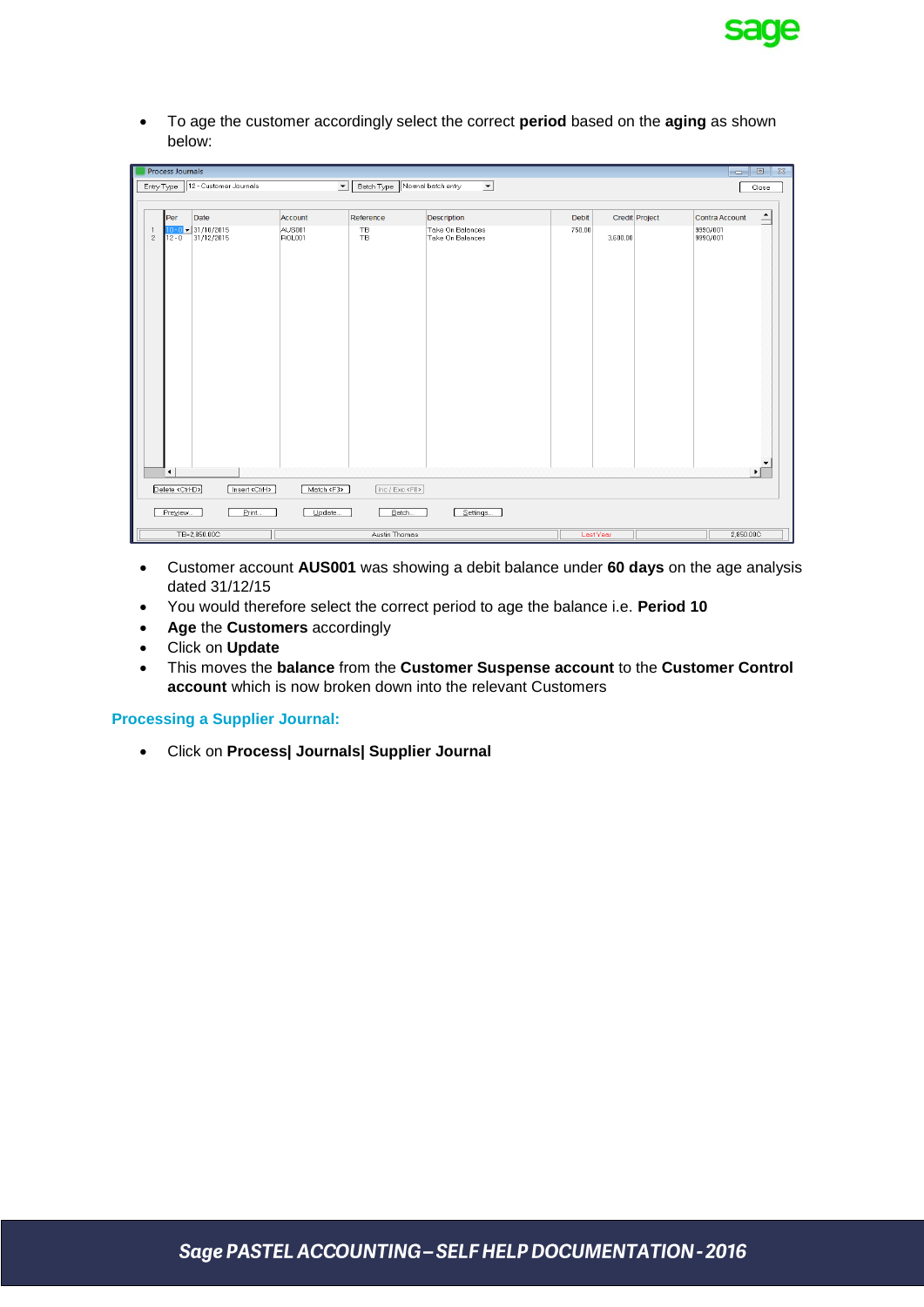

|                | <b>Process Journals</b>  |                                                                                                                          |                          |                               |                          |           |                | $\boldsymbol{\mathbb{Z}}$<br>$\Box$<br>--- |
|----------------|--------------------------|--------------------------------------------------------------------------------------------------------------------------|--------------------------|-------------------------------|--------------------------|-----------|----------------|--------------------------------------------|
|                |                          | Entry Type 16 - Supplier Journal                                                                                         | $\overline{\phantom{a}}$ | Batch Type Normal batch entry | $\overline{\phantom{a}}$ |           |                | Close                                      |
|                | Per                      | Date                                                                                                                     | Account                  | Reference                     | Description              | Debit     | Credit Project | $\blacktriangle$<br>Contra Account         |
| $\overline{1}$ |                          | $01 - 0$ $\bullet$ 31/01/2015                                                                                            |                          | 00000000                      |                          |           |                | 9990/002                                   |
|                | $\left  \cdot \right $   |                                                                                                                          |                          |                               |                          |           |                | $\blacktriangledown$<br>۶ſ                 |
|                | Delete <ctrl-d></ctrl-d> | Insert <ctrl-d< td=""><td>Match <f3></f3></td><td>Inc / Exc <f8></f8></td><td></td><td></td><td></td><td></td></ctrl-d<> | Match <f3></f3>          | Inc / Exc <f8></f8>           |                          |           |                |                                            |
|                | Preview.                 | Print.                                                                                                                   | Update.                  | Batch                         | Settings                 |           |                |                                            |
|                |                          |                                                                                                                          |                          |                               |                          | Last Year |                | In balance                                 |

Click on **Settings**

| Contra Account-            |                                             |                      |
|----------------------------|---------------------------------------------|----------------------|
| 9990/002<br>Suppliers<br>⊄ | Close                                       |                      |
| Processing                 |                                             | Increment References |
| This Year Transactions     | Multi-Currency                              | O Yes                |
| Repeat Descriptions        | Invoke Open Item                            | $\odot$ No           |
| Repeat Projects            |                                             | O Once               |
|                            |                                             |                      |
| Tax                        |                                             |                      |
| Tax Processing             |                                             |                      |
| Default Tax Type           | 00 - Tax type 0<br>$\overline{\phantom{a}}$ |                      |
| Default Entry Method       | ⊙ Inclusive<br>Exclusive                    |                      |

- Select the Opening Balance/Suspense sub account for Suppliers under '**Contra Account**'
- De-select **This Year Transactions**
- De-select **Tax Processing**
- To age the **Suppliers** accordingly select the **correct period** based on the **aging** as shown below: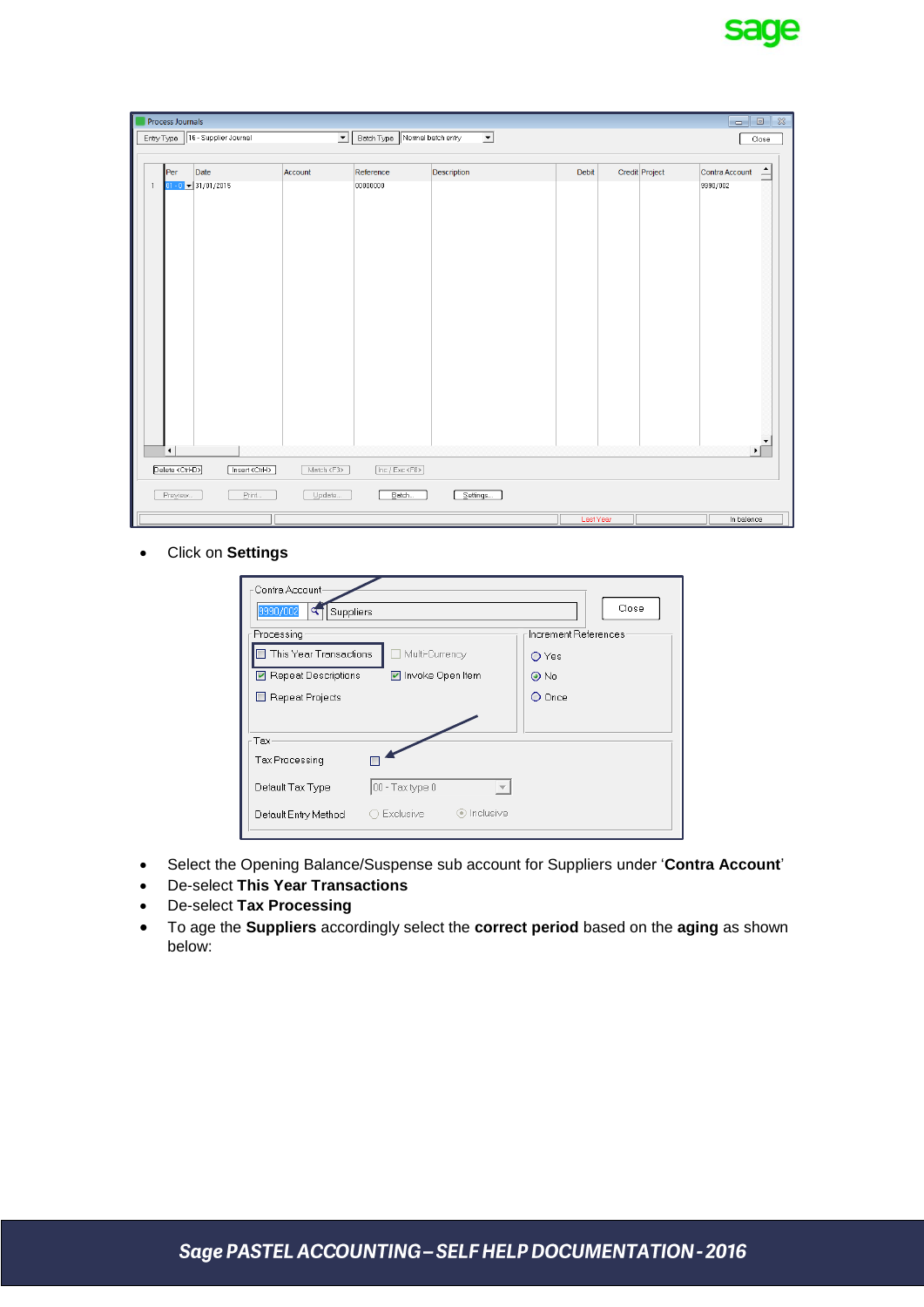

|                | <b>Process Journals</b>  |                                    |                      |                       |                                      |           |                | $\Sigma$<br>$\Box$<br>$\Box$ |
|----------------|--------------------------|------------------------------------|----------------------|-----------------------|--------------------------------------|-----------|----------------|------------------------------|
|                |                          | Entry Type   16 - Supplier Journal | $\blacktriangledown$ | Batch Type            | Normal batch entry<br>$\overline{ }$ |           |                | Close                        |
|                | Per                      | Date                               | Account              | Reference             | Description                          | Debit     | Credit Project | ≐<br>Contra Account          |
| $\overline{1}$ |                          | $12 - 0 = 31/12/2015$              | AR001                | TB                    | Take On Balances                     | 7,500.00  |                | 9990/002                     |
|                |                          |                                    |                      |                       |                                      |           |                |                              |
|                |                          |                                    |                      |                       |                                      |           |                |                              |
|                |                          |                                    |                      |                       |                                      |           |                |                              |
|                |                          |                                    |                      |                       |                                      |           |                |                              |
|                |                          |                                    |                      |                       |                                      |           |                |                              |
|                |                          |                                    |                      |                       |                                      |           |                |                              |
|                |                          |                                    |                      |                       |                                      |           |                |                              |
|                |                          |                                    |                      |                       |                                      |           |                |                              |
|                |                          |                                    |                      |                       |                                      |           |                |                              |
|                |                          |                                    |                      |                       |                                      |           |                |                              |
|                |                          |                                    |                      |                       |                                      |           |                |                              |
|                |                          |                                    |                      |                       |                                      |           |                |                              |
|                |                          |                                    |                      |                       |                                      |           |                |                              |
|                |                          |                                    |                      |                       |                                      |           |                | $\blacktriangledown$         |
|                | $\vert \cdot \vert$      |                                    |                      |                       |                                      |           |                | ۰ſ                           |
|                | Delete <ctrl-d></ctrl-d> | [Insert <ctrl-i>]</ctrl-i>         | Match <f3></f3>      | [Inc / Exc <f8>]</f8> |                                      |           |                |                              |
|                | Preview                  | Print                              | Update               | Batch                 | Settings                             |           |                |                              |
|                |                          |                                    |                      | Arthur Brand          |                                      | Last Year |                | 7,500.00C                    |

- Supplier account **AR001** was showing a credit balance under **current** on the age analysis dated 31/12/15
- You would therefore select the correct period to age the balance i.e. Period 12
- **Age** the **suppliers** accordingly
- Click on **Update**
- This moves the **balance** from the **Supplier Suspense account** to the **Supplier Control account** which is now broken down into the relevant Suppliers

#### **Processing an Inventory Journal:**

Click on **Process| Inventory Journal**

| Inventory Journals             |      |             |                                             |              |                |       |                    |                    |           |                |         | $\begin{array}{c c c c c c} \hline \multicolumn{3}{c }{\multicolumn{3}{c }{\multicolumn{3}{c }{\multicolumn{3}{c }{\multicolumn{3}{c }{\multicolumn{3}{c }{\multicolumn{3}{c }{\multicolumn{3}{c }{\multicolumn{3}{c }{\multicolumn{3}{c }{\multicolumn{3}{c }{\multicolumn{3}{c }{\multicolumn{3}{c }{\multicolumn{3}{c }{\multicolumn{3}{c }{\multicolumn{3}{c }{\multicolumn{3}{c }{\multicolumn{3}{c }{\multicolumn{3}{c }{\multicolumn{3}{c }{$ |
|--------------------------------|------|-------------|---------------------------------------------|--------------|----------------|-------|--------------------|--------------------|-----------|----------------|---------|------------------------------------------------------------------------------------------------------------------------------------------------------------------------------------------------------------------------------------------------------------------------------------------------------------------------------------------------------------------------------------------------------------------------------------------------------|
| Period                         |      |             | 12-01/12/2015-31/12/2015 December Last Year | ⊢            |                |       |                    |                    |           |                |         | Close                                                                                                                                                                                                                                                                                                                                                                                                                                                |
| Inventory<br>Code              | Unit | Narration   | Date                                        | Reference    | Quantity<br>at | $\ln$ | Out Serial Numbers | Current<br>Average | Unit Cost | New GL Account | Project | $\overline{\mathsf{N}\mathsf{d}}$<br>Quanti                                                                                                                                                                                                                                                                                                                                                                                                          |
| $\blacktriangleleft$<br>Delete |      | Print Batch |                                             | Update Batch |                | Batch | Settings           |                    |           | Last Year      |         | $\blacktriangleright$                                                                                                                                                                                                                                                                                                                                                                                                                                |

### Sage PASTEL ACCOUNTING - SELF HELP DOCUMENTATION - 2016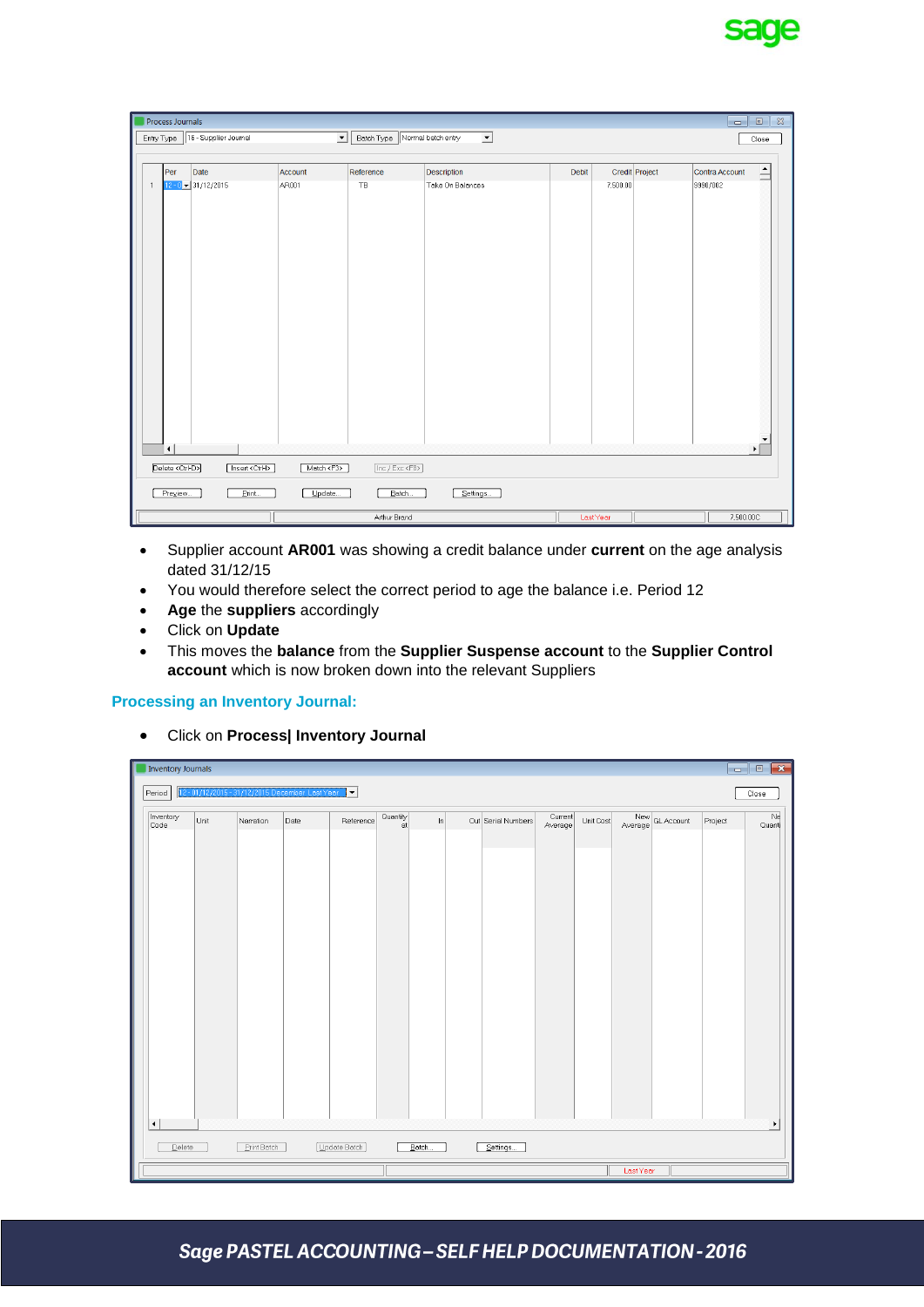

- To process in Last Year click the drop down menu next to '**Period**'
- You can only select the last period of last year

| <b>Inventory Journals</b>                                  |      |                       |                                               |              |          |                 |                               |         |                |           |                                  | <b>Form</b> | $\mathbf{x}$<br>$\Box$ |
|------------------------------------------------------------|------|-----------------------|-----------------------------------------------|--------------|----------|-----------------|-------------------------------|---------|----------------|-----------|----------------------------------|-------------|------------------------|
| Period                                                     |      |                       | 12-01/12/2015-31/12/2015 December Last Year ▼ |              |          |                 |                               |         |                |           |                                  |             | Close                  |
| Inventory                                                  | Unit | Narration             | Date                                          | Reference    | Quantity | $\ln$           | Out Serial Numbers            | Current | Unit Cost      | New       | GL Account                       | Project     | $N\varepsilon$         |
| Code<br>EPA001<br><b>TRA002</b><br>$\overline{\mathbf{a}}$ |      | Essential<br>Training | 31/12/201<br>31/12/201                        | TB<br>TB     | at       | 600.00<br>70.00 |                               | Average | 87.72<br>70.00 | Average   | 87.72 9990/003<br>70.00 9990/003 |             | Quanti<br>600.<br>70.0 |
|                                                            |      |                       |                                               |              |          |                 |                               |         |                |           |                                  |             |                        |
| $\blacktriangleleft$                                       |      |                       |                                               |              |          |                 |                               |         |                |           |                                  |             | k                      |
| Delete                                                     |      | Print Batch           |                                               | Update Batch |          | Batch           | Settings                      |         |                |           |                                  |             |                        |
|                                                            |      | GL Account = 0000/000 |                                               |              |          |                 | New and incomplete line entry |         |                | Last Year |                                  | 57,532.00   |                        |

- Enter each Item code in the '**Inventory Code**' column
- Enter the quantity on hand in the '**In**' column
- Enter the unit cost in the '**Unit Cost**' column
- In the '**GL Account**' column select the **Inventory Suspense account** for each line
- Click on **Update** batch
- This moves the **balance** from the **Inventory Suspense account** to the **Inventory Control account** which is now broken down into the relevant Items

**To process the Cashbook Opening Balances:**

Click on **Process| Cashbook| Process Cashbook**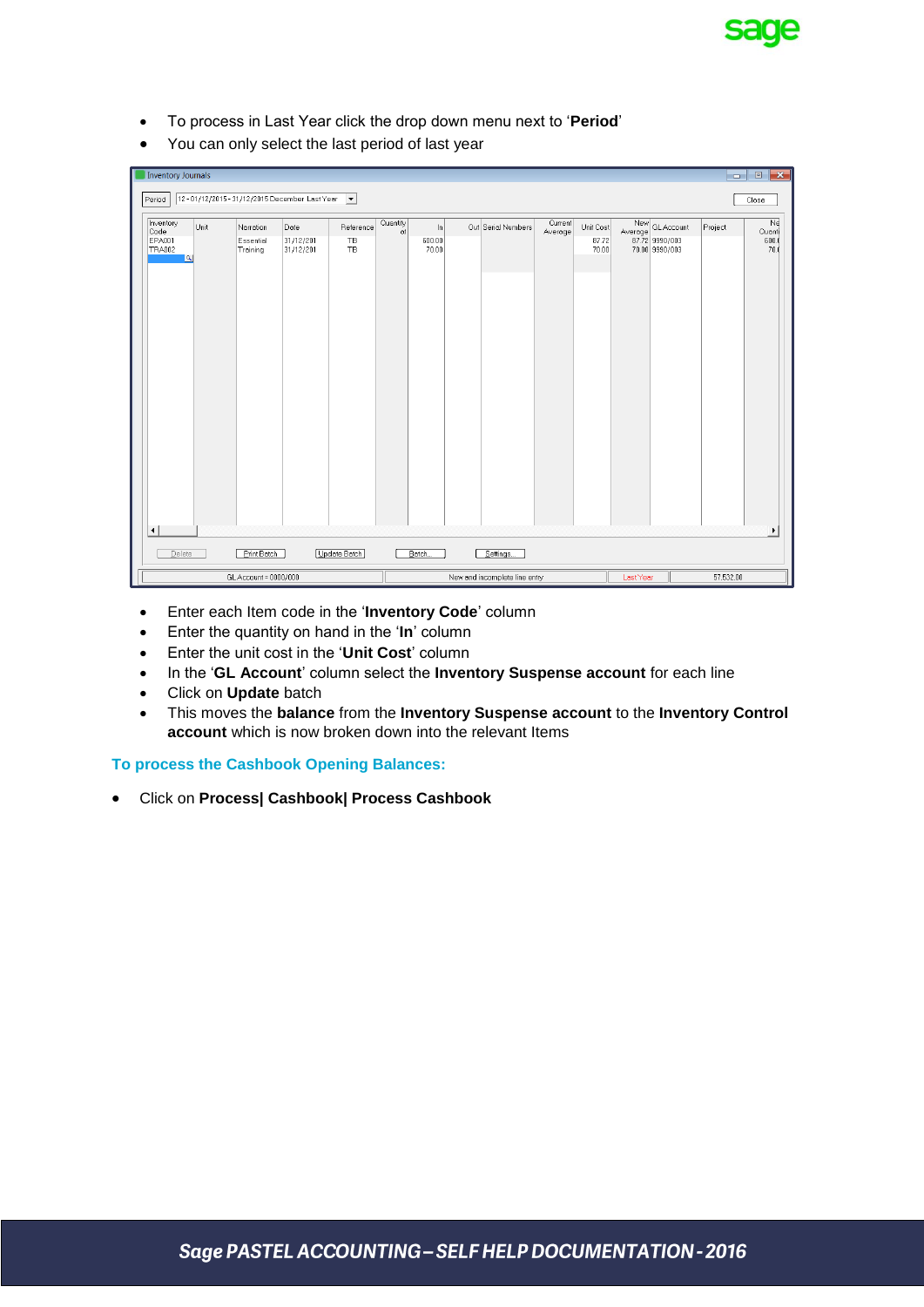

|                | <b>Process Cash Books</b> |                                                                                                                                                                                                                   |          |                          |           |                     |                        |                          |                    | --                  | 回路                       |
|----------------|---------------------------|-------------------------------------------------------------------------------------------------------------------------------------------------------------------------------------------------------------------|----------|--------------------------|-----------|---------------------|------------------------|--------------------------|--------------------|---------------------|--------------------------|
|                |                           | Cash Book   01 - 8400/000 FNB Business Bank                                                                                                                                                                       |          | $\overline{\phantom{a}}$ |           | Batch Type          | Normal batch entry     | $\overline{\phantom{a}}$ | Balance            | 0.00                | Close                    |
|                |                           |                                                                                                                                                                                                                   | Payments |                          |           |                     |                        |                          | Receipts           |                     |                          |
|                |                           |                                                                                                                                                                                                                   |          |                          |           |                     |                        |                          |                    |                     |                          |
|                | Per                       | Date                                                                                                                                                                                                              | GCS      | Account                  | $\vert$ R | Reference           | <b>Description</b>     |                          | <b>Bank Amount</b> | Discount Project    | F                        |
| $\overline{1}$ |                           | $01 - 0 - 31/01/2015$                                                                                                                                                                                             | G        |                          | N         | Q0                  |                        |                          |                    |                     |                          |
|                |                           |                                                                                                                                                                                                                   |          |                          |           |                     |                        |                          |                    |                     |                          |
|                |                           |                                                                                                                                                                                                                   |          |                          |           |                     |                        |                          |                    |                     |                          |
|                |                           |                                                                                                                                                                                                                   |          |                          |           |                     |                        |                          |                    |                     |                          |
|                |                           |                                                                                                                                                                                                                   |          |                          |           |                     |                        |                          |                    |                     |                          |
|                |                           |                                                                                                                                                                                                                   |          |                          |           |                     |                        |                          |                    |                     |                          |
|                |                           |                                                                                                                                                                                                                   |          |                          |           |                     |                        |                          |                    |                     |                          |
|                |                           |                                                                                                                                                                                                                   |          |                          |           |                     |                        |                          |                    |                     |                          |
|                |                           |                                                                                                                                                                                                                   |          |                          |           |                     |                        |                          |                    |                     |                          |
|                |                           |                                                                                                                                                                                                                   |          |                          |           |                     |                        |                          |                    |                     |                          |
|                |                           |                                                                                                                                                                                                                   |          |                          |           |                     |                        |                          |                    |                     |                          |
|                |                           |                                                                                                                                                                                                                   |          |                          |           |                     |                        |                          |                    |                     |                          |
|                |                           |                                                                                                                                                                                                                   |          |                          |           |                     |                        |                          |                    |                     |                          |
|                |                           |                                                                                                                                                                                                                   |          |                          |           |                     |                        |                          |                    |                     |                          |
|                |                           |                                                                                                                                                                                                                   |          |                          |           |                     |                        |                          |                    |                     | $\overline{\phantom{a}}$ |
|                | $\vert \vert$             |                                                                                                                                                                                                                   |          |                          |           |                     |                        |                          |                    |                     | $\blacktriangleright$    |
|                | Delete <ctrl-d></ctrl-d>  | Insert <ctrl-d< td=""><td></td><td>Match <f3></f3></td><td></td><td>Reconcile <f7></f7></td><td>[lnc / Exc <b>F8</b>]</td><td><b>Batch Total</b></td><td>0.00</td><td>Pastel Bank Manager</td><td></td></ctrl-d<> |          | Match <f3></f3>          |           | Reconcile <f7></f7> | [lnc / Exc <b>F8</b> ] | <b>Batch Total</b>       | 0.00               | Pastel Bank Manager |                          |
|                | Preview.                  | Print.                                                                                                                                                                                                            |          | Transfer                 |           | Update.             | Batch                  | Settings                 |                    |                     |                          |
|                |                           |                                                                                                                                                                                                                   |          |                          |           |                     |                        |                          | Last Year          | In balance          |                          |

- Select the cashbook to process in by selecting the drop down list next to '**CashBook**'
- Click on **Settings**

| Contra Account               |                          |                      |
|------------------------------|--------------------------|----------------------|
| 8400/000                     | FNB Business Bank        | Close                |
| Processing                   |                          | Increment References |
| :This Year Transactions      | Multi-Currency           | ⊙ Yes                |
| Repeat Descriptions          | Invoke Open Item         | O No                 |
| Repeat Projects              |                          | O Once               |
| Allocate Settlement Discount |                          |                      |
| -Tax                         |                          |                      |
| Tax Processing               |                          |                      |
| Default Tax Type             | 00 - Tax type 0          |                      |
| Default Entry Method         | ⊙ Inclusive<br>Exclusive |                      |

- De-select **This Year Transactions**
- De-select **Tax Processing**
- Depending on the opening balance you will select the **Payment** or **Receipt** tab
- The FNB Business Bank is a debit balance which indicates a receipt should be processed as shown below: